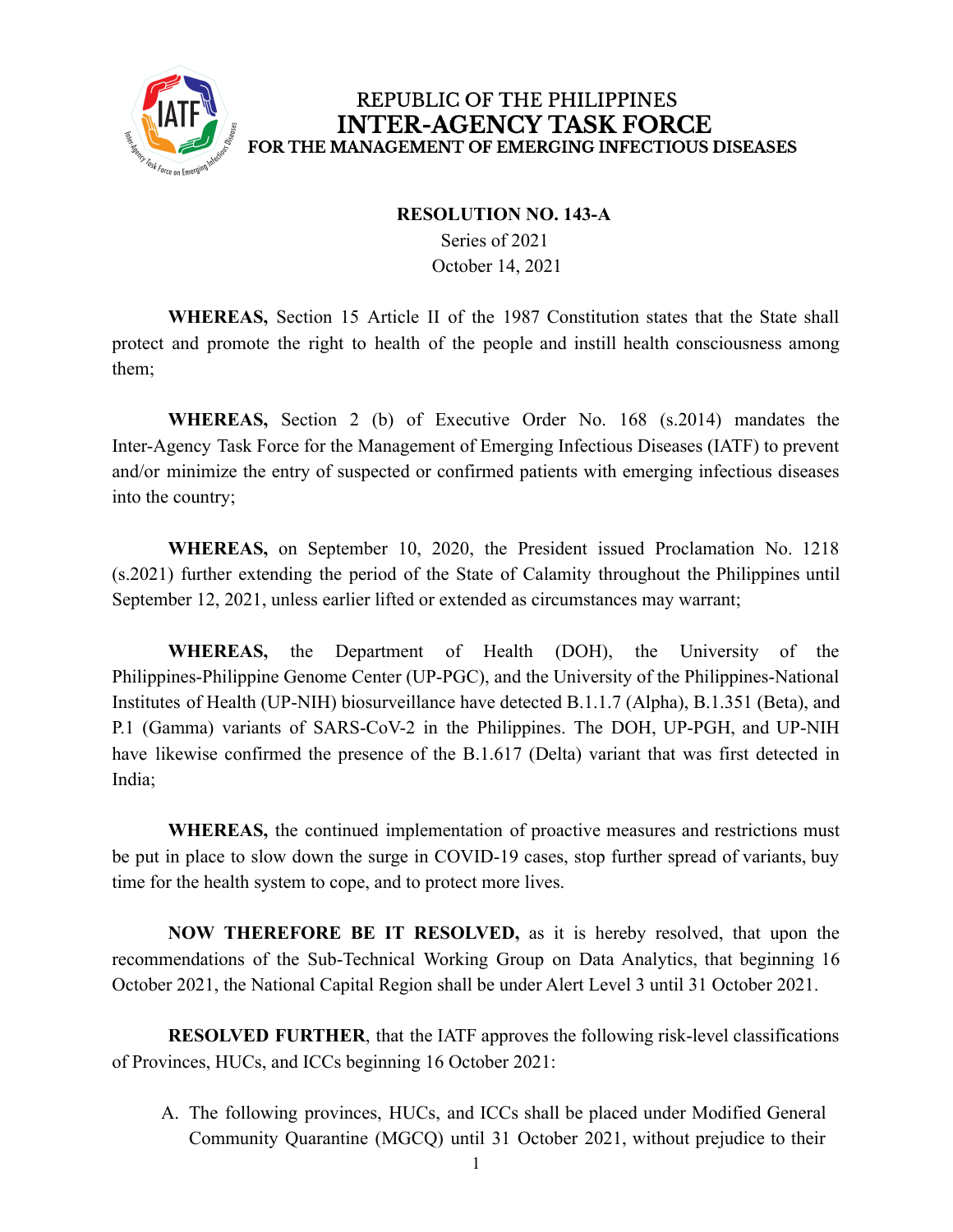

reclassification as may be warranted and the declaration of localized Enhanced Community Quarantine in critical areas:

1.For Luzon:

- a. Mt. Province;
- b. La Union;
- c. Region III Aurora, Nueva Ecija, Pampanga, Zambales, Angeles City, Olongapo City;
- d. Region IV-B Romblon, and Palawan; and
- e. Region V Camarines Sur, Catanduanes, Masbate, and Sorsogon.
- 2.For the Visayas:
	- a. Region VIII Biliran, Leyte, Southern Leyte, Eastern Samar, Northern Samar, Western Samar, and Ormoc City.
- 3.For Mindanao:
	- a. Region X Bukidnon, Camiguin, and Lanao del Norte; and
	- b. Bangsamoro Autonomous Region in Muslim Mindanao (BARMM) - Basilan, Isabela City, Maguindanao, Sulu, and Tawi-Tawi.
- B. The following provinces, HUCs, and ICCs shall be placed under General Community Quarantine (GCQ) until 31 October 2021, without prejudice to their reclassification as may be warranted and the declaration of localized Enhanced Community Quarantine in critical areas:

1.For Luzon:

- a. Region I: Ilocos Norte, and Dagupan City;
- b. Cordillera Autonomous Region: Ifugao and Benguet;
- c. Tarlac;
- d. Region IV-A: Lucena City;
- e. Region IV-B: Occidental Mindoro, Oriental Mindoro, Puerto Princesa, and Marinduque; and
- f. Region V: Albay, and Camarines Norte.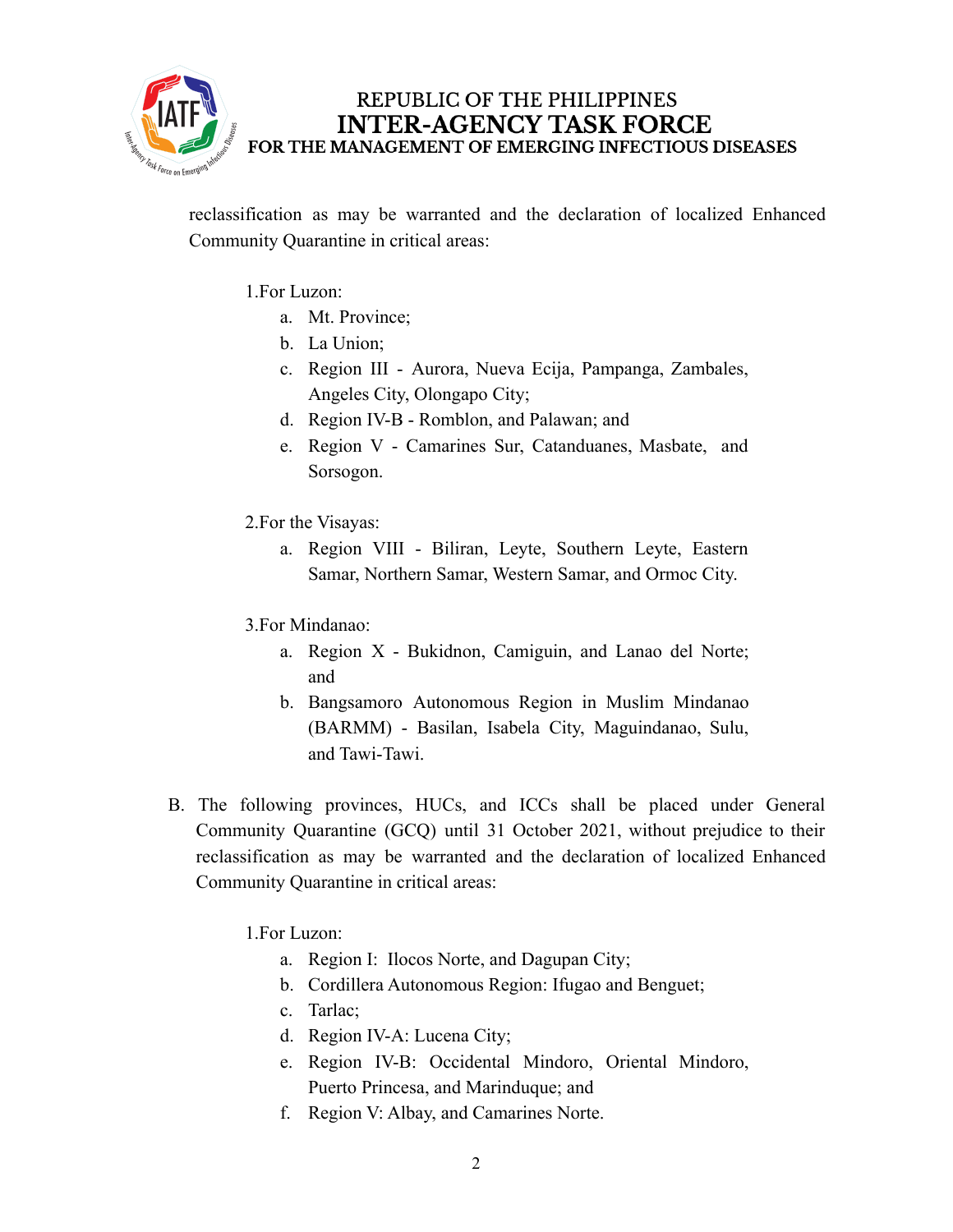

- 2.For Visayas:
	- a. Region VI: Aklan, Antique, Guimaras, Negros Occidental, Iloilo City, and Iloilo Province; and
	- b. Region VII: Cebu City, Cebu Province, Mandaue City, and Siquijor; and
	- c. Tacloban City.
- 3.For Mindanao:
	- a. Region IX: Zamboanga Sibugay;
	- b. Region X: Misamis Occidental, and Iligan City;
	- c. Region XI: Davao City, Davao Oriental, and Davao Del Sur;
	- d. Region XII: Gen. Santos City, Sultan Kudarat, Sarangani, North Cotabato, and South Cotabato;
	- e. Region XIII (CARAGA): Agusan Del Norte, Agusan del Sur, Surigao Del Norte, and Dinagat Islands; and
	- f. Bangsamoro Autonomous Region in Muslim Mindanao (BARMM): Cotabato City, and Lanao Del Sur.
- C. The following provinces, HUCs, and ICCs shall be placed under Modified Enhanced Community Quarantine (MECQ) until 31 October 2021, without prejudice to their reclassification as may be warranted and the declaration of localized Enhanced Community Quarantine in critical areas:
	- 1. For Luzon:
		- a. Cordillera Administrative Region: Apayao, and Kalinga;
		- b. Region II: Batanes;
		- c. Region III: Bulacan and Bataan;
		- d. Region IV-A: Cavite, Rizal, and Laguna; and
		- e. Naga City.
	- 2. For Mindanao: Zamboanga City, and Zamboanga del Norte.
- D. The following provinces, HUCs, and ICCs shall be placed under General Community Quarantine (GCQ) with heightened restrictions until 31 October 2021, without prejudice to their reclassification as may be warranted and the declaration of localized Enhanced Community Quarantine in critical areas: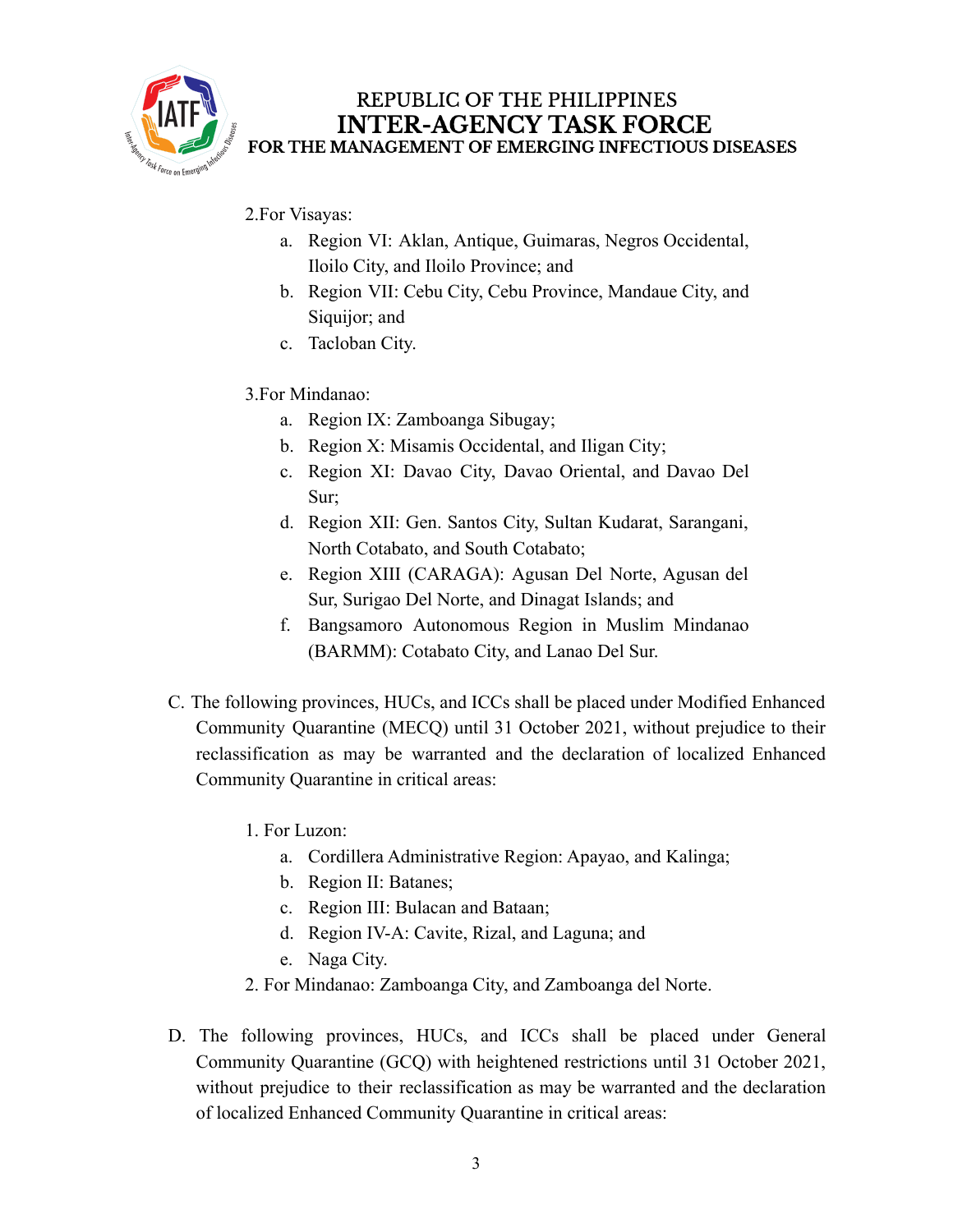

- 1. For Luzon:
	- a. Cordillera Administrative Region: Abra, and Baguio City;
	- b. Region I: Ilocos Sur, and Pangasinan
	- c. Region II: Cagayan, Isabela, City of Santiago, Nueva Vizcaya, and Quirino; and
	- d. Region IV-A: Quezon, and Batangas.
- 2. For Visayas:
	- a. Region VI: Bacolod City, and Capiz; and
	- b. Region VII: Lapu-Lapu City, Negros Oriental, and Bohol.
- 3. For Mindanao:
	- a. Region IX: Zamboanga del Sur;
	- b. Region X: Misamis Oriental, and Cagayan de Oro City;
	- c.Region XI: Davao Del Norte, Davao Occidental, and Davao de Oro; and
	- d. Region XIII (CARAGA): Butuan City and Surigao del Sur.

The provinces, HUCs, and ICCs in the preceding paragraph shall observe and implement the following heightened restrictions:

- 1. Food preparation establishments such as commissaries, restaurants, and eateries may operate with their indoor dine-in services at the venue or seating capacity of twenty percent (20%), and with their *al fresco* or outdoor dine-in services at the venue or seating capacity of fifty percent  $(50\%)$ .
- 2. Personal care services, such as beauty salons, beauty parlors, barbershops, and nail spas, may operate up to thirty percent (30%) of venue or seating capacity. For this purpose, these establishments shall only provide services that can accommodate the wearing of face masks at all times by patrons/clients and service providers;
- 3. Meetings, Incentives, Conventions, and Exhibitions (MICE) events and social events in venue establishments shall not be allowed;
- 4. Outdoor tourist attractions, as may be defined by the Department of Tourism (DOT), shall remain to be allowed at thirty percent (30%) venue capacity with strict adherence to minimum public health standards;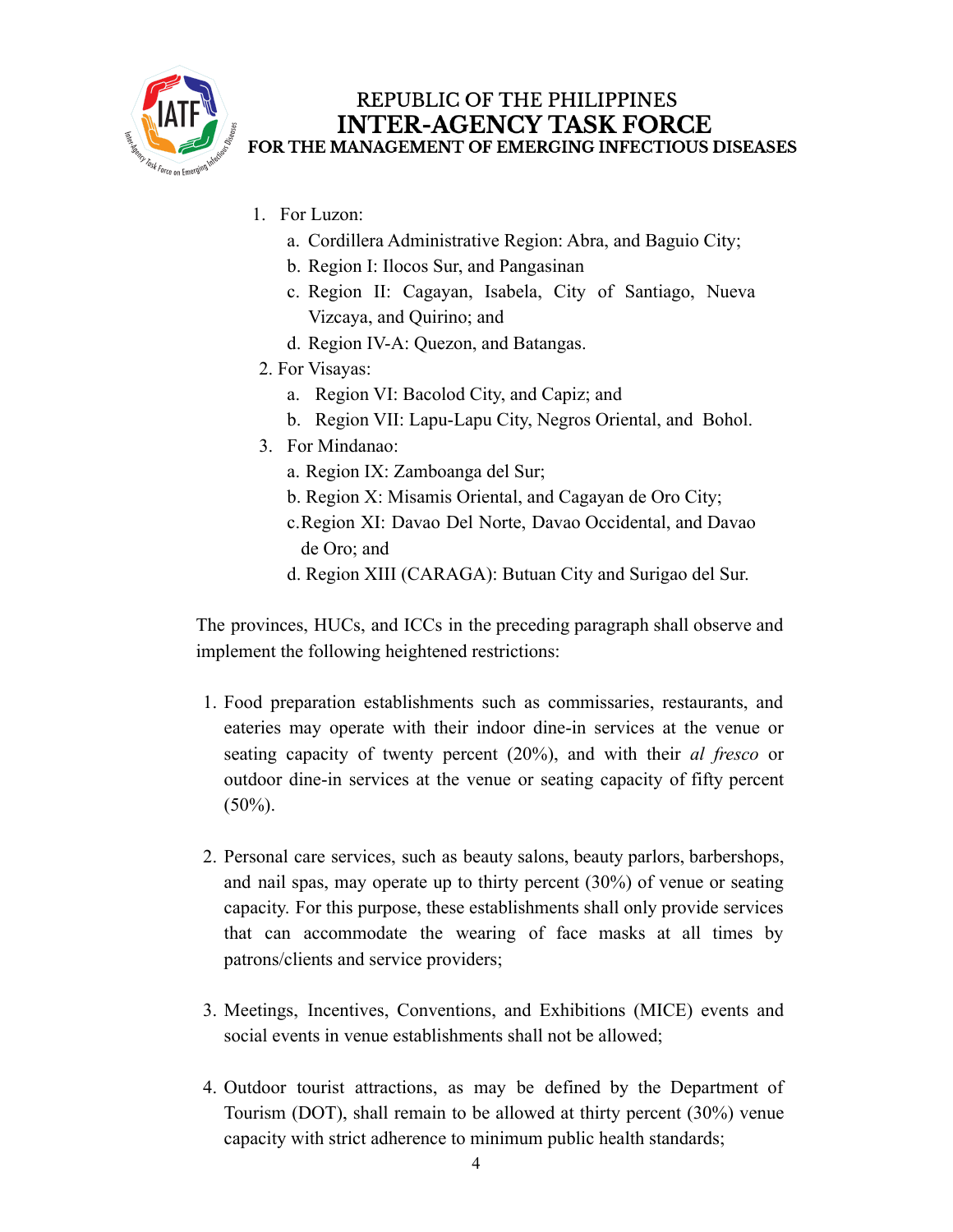

- 5. Under the Safety Seal Certification Program, business establishments awarded Safety Seal Certifications shall be allowed to operate at an additional ten (10) percentage points beyond the prescribed on-site capacity or venue/seating capacity, whichever is applicable;
- 6. Indoor sports courts and venues and indoor tourist attractions shall not be allowed to operate;
- 7. Specialized markets of the DOT such as *Staycations* without age restrictions shall remain to be allowed at such capacities, protocols, and restrictions as may be imposed by the DOT;
- 8. Interzonal travel shall be allowed subject to restrictions of the local government unit of destination. Point-to-Point travel to areas under General Community Quarantine and Modified General Community Quarantine shall be allowed without age restrictions subject to an RT-PCR test-before-travel requirement for those below eighteen years old (18) and above sixty-five (65), and other protocols and restrictions as may be imposed by the DOT and the Local Government Unit of destination;
- 9. Religious gatherings shall be allowed up to ten percent (10%) of the venue capacity. Provided that, there is no objection from the local government unit where the religious gathering may take place. Provided, further, that the LGU may increase the allowable venue capacity up to thirty percent (30%). The religious denominations should strictly observe their submitted protocols and the minimum public health standards.

Gatherings for necrological services, wakes, inurnment, funerals for those who died of causes other than COVID-19 and for the cremains for those who died due to COVID-19 shall be allowed, provided that the same shall be limited to immediate family members, upon satisfactory proof of their relationship with the deceased and with full compliance with the prescribed minimum public health standards for the duration of the activity; and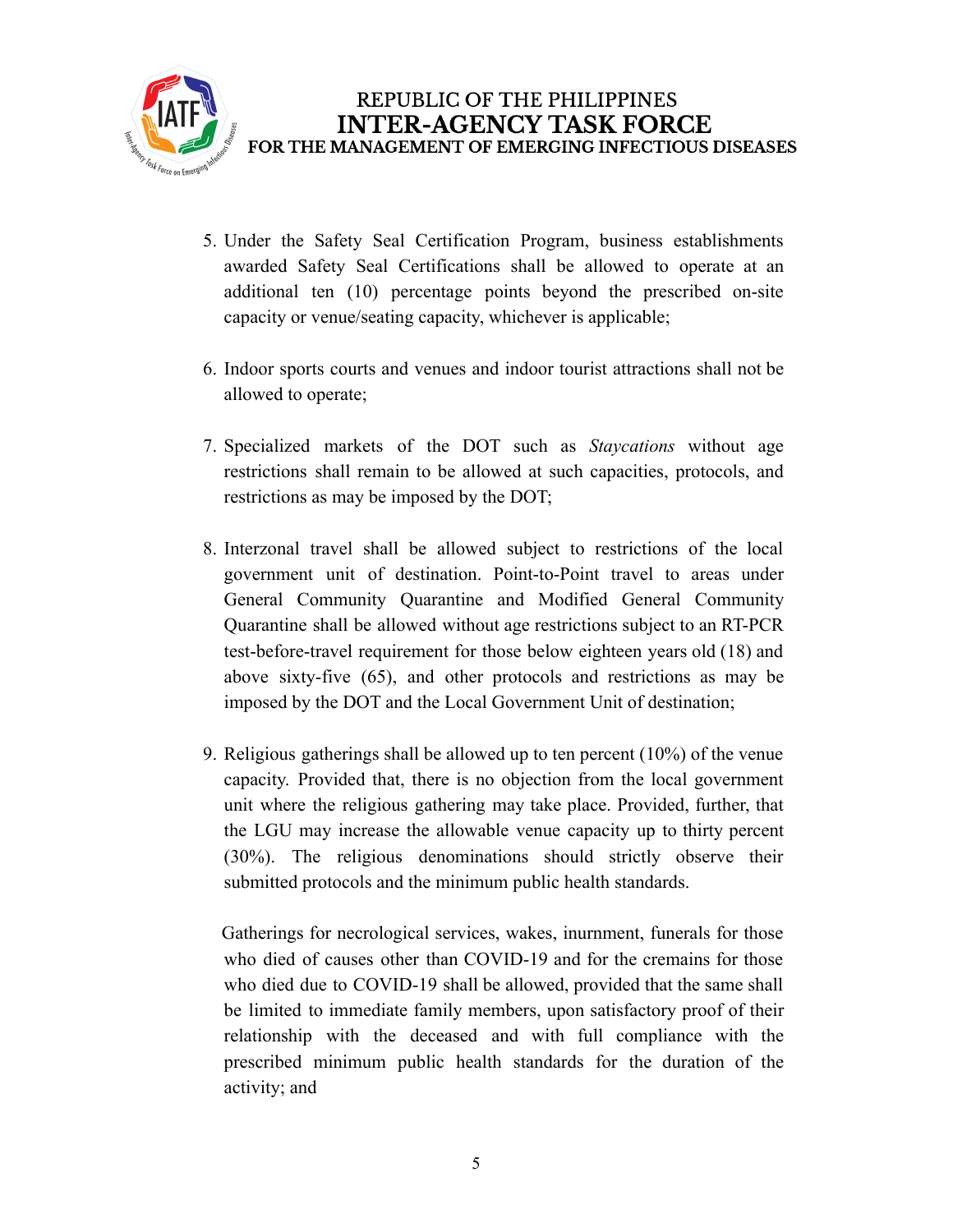

- 10. Other provisions of the Omnibus Guidelines on the Implementation of Community Quarantine in the Philippines, as amended, not affected by the foregoing shall continue to be in effect including those on interzonal travel into and out of the aforementioned areas and the operation of public transportation. The use of active transportation shall likewise be promoted.
- E. All areas shall continue to implement the following measures:
	- 1. Ramp up vaccination efforts among Priority Groups A2 and A3 populations to reduce the occurrence of more severe disease and fatalities. Parallel efforts to vaccinate A4 and A5 population, if resources are adequate;
	- 2. Improved implementation of engineering and administrative controls, especially ventilation standards and actions against crowding and gatherings;
	- 3. Health promotion and strict enforcement of minimum public health standards, especially their uniform implementation in high-risk areas such as healthcare settings, wet markets, supermarkets, government offices, workplaces, and at home, among others;
	- 4. The implementation of localized community quarantine and the ramping up of the availability of identified quarantine facilities in priority/critical areas with community transmission, including in private and public establishments, with the concurrence of the RIATF;
	- 5. Immediate facility-based isolation of all returning citizens, suspect, and probable cases, and the isolation of persons exhibiting symptoms and individuals awaiting their test results;
	- 6. Improved distribution of personal protective equipment and waste management;
	- 7. Continuous health education on COVID-19 transmissions;
	- 8. Scaling up of local health systems capacity, especially for community isolation and critical care, including dedicated mechanical ventilators, and Intensive Care Units, isolation, and ward beds for COVID-19 cases; and
	- 9. Submission of complete and accurate data through COVID-Kaya and the DOH DataCollect.

**RESOLVED FINALLY,** that the Chairperson and the Co-Chairperson shall be duly authorized to sign this Resolution for and on behalf of the Inter-Agency Task Force.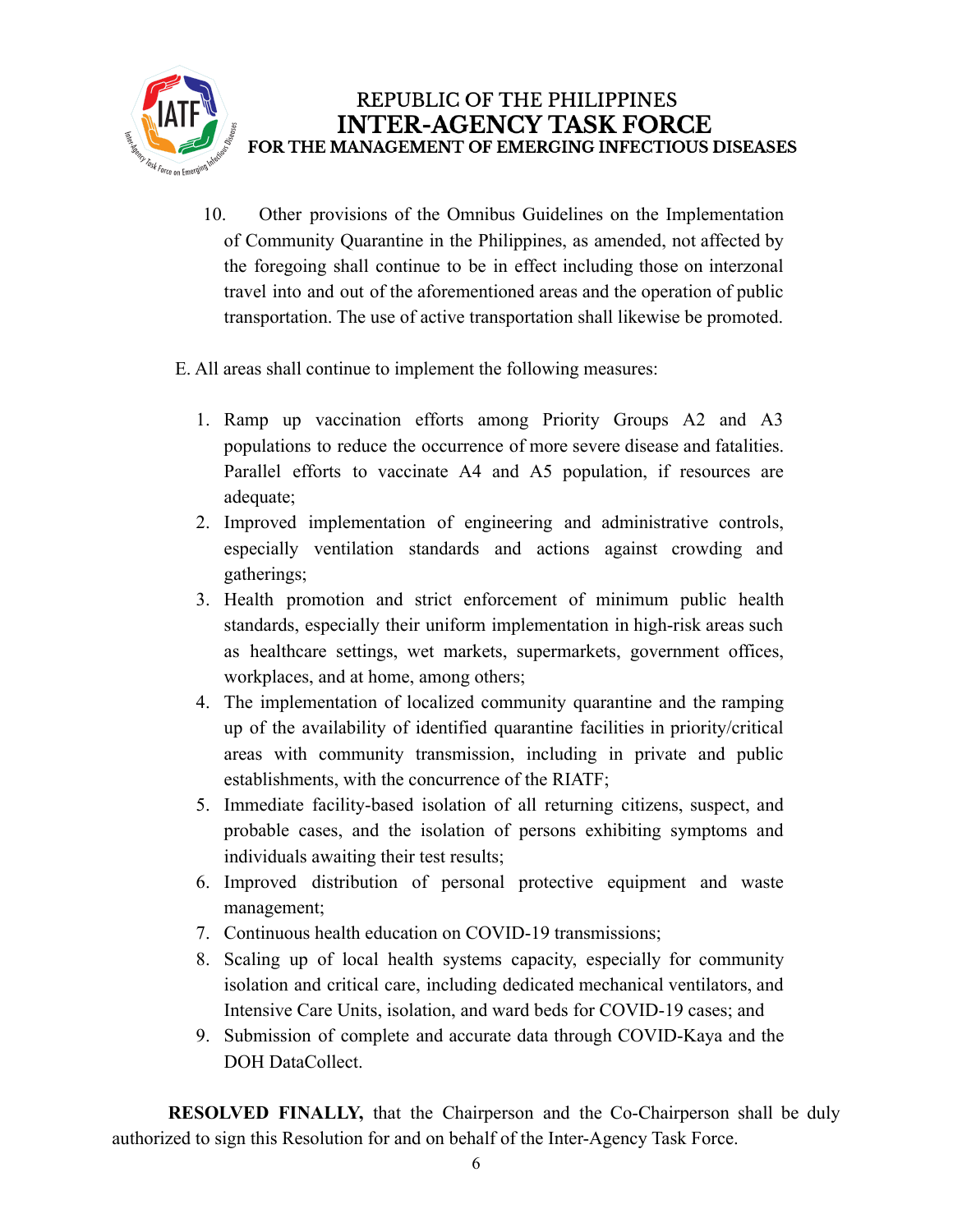

**APPROVED** during the 143rd Inter-Agency Task Force Meeting, as reflected in the minutes of the meeting, held this October 13, 2021, via video conference**.**

**KARLO ALEXEI B. NOGRALES** Secretary, Office of the Cabinet Secretariat IATF Co-Chairperson